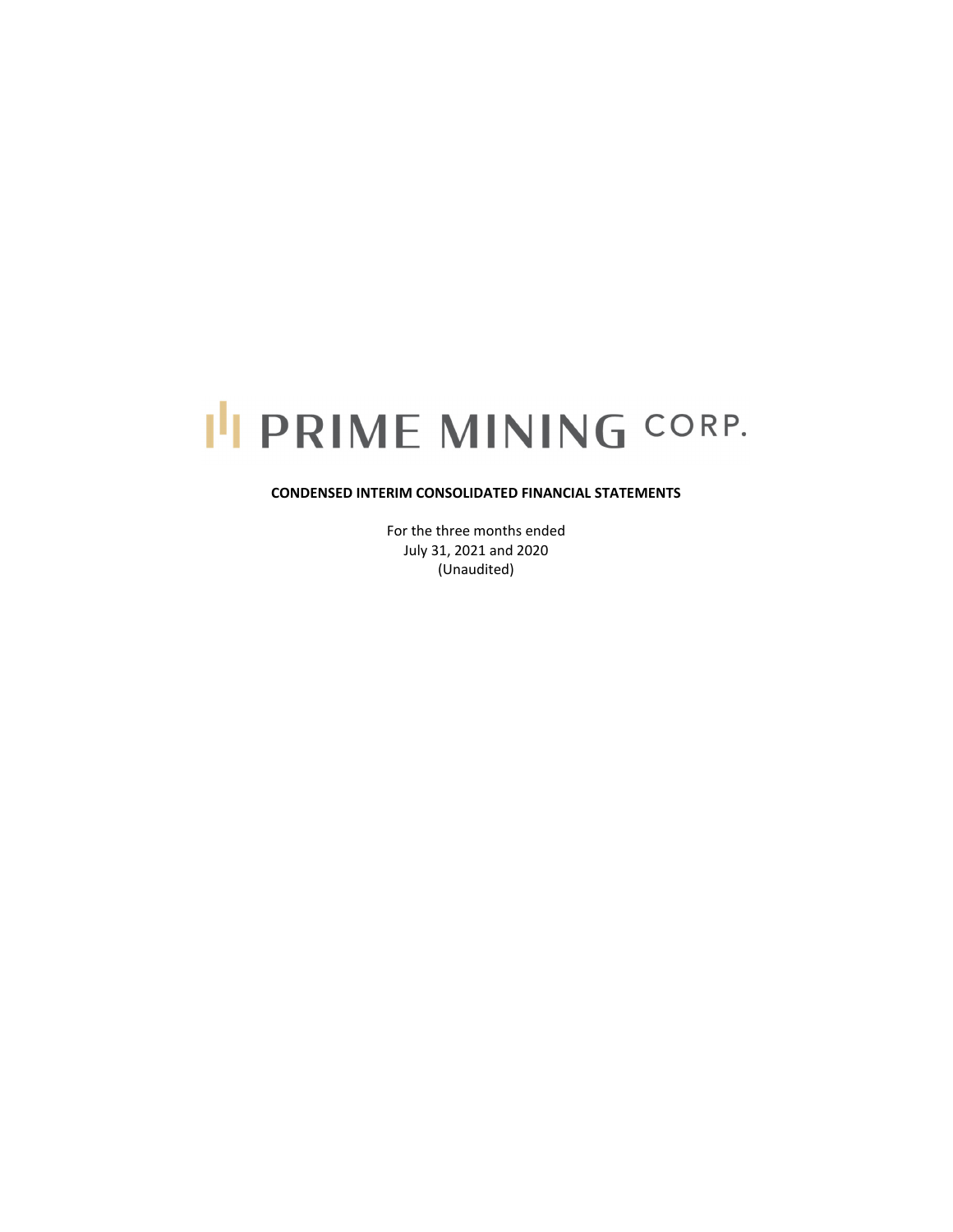# **PRIME MINING CORP.** CONDENSED INTERIM CONSOLIDATED STATEMENTS OF FINANCIAL POSITION At July 31, 2021 and April 30, 2021 (In Canadian dollars) ‐ Unaudited

|                                            |                | <b>July 31,</b>  | April 30,        |
|--------------------------------------------|----------------|------------------|------------------|
|                                            | Note           | 2021             | 2021             |
|                                            |                |                  |                  |
| <b>ASSETS</b>                              |                |                  |                  |
| <b>Current</b>                             |                |                  |                  |
| Cash                                       |                | \$<br>29,945,079 | \$<br>32,026,806 |
| Receivables                                |                | 39,606           | 63,295           |
| Prepaid expenses                           |                | 123,387          | 173,537          |
| <b>Total current assets</b>                |                | 30,108,072       | 32,263,638       |
|                                            |                |                  |                  |
| Value added tax receivable                 | $\overline{4}$ | 1,031,338        | 1,016,690        |
| Deposits                                   |                | 21,695           | 21,695           |
| Property and equipment                     | 5              | 285,589          | 204,349          |
| Exploration and evaluation assets          | 2, 6           | 12,514,568       | 11,285,168       |
| <b>Total assets</b>                        |                | \$<br>43,961,262 | \$<br>44,791,540 |
|                                            |                |                  |                  |
| <b>LIABILITIES</b>                         |                |                  |                  |
| <b>Current</b>                             |                |                  |                  |
| Trade payables and accruals                | 9              | \$<br>483,081    | \$<br>833,744    |
| Current portion of lease liability         |                | 42,267           | 60,384           |
| <b>Total current liabilities</b>           |                | 525,348          | 894,128          |
|                                            |                |                  |                  |
| Long-term payable                          | $\overline{7}$ | 928,204          | 915,021          |
| Lease liability                            |                | 2,542            | 3,597            |
| <b>Total liabilities</b>                   |                | 1,456,094        | 1,812,746        |
|                                            |                |                  |                  |
| <b>SHAREHOLDERS' EQUITY</b>                |                |                  |                  |
| Share capital                              | 8              | 96,550,471       | 93,072,150       |
| Obligation to issue shares                 |                |                  | 220,000          |
| Reserves                                   |                | 9,969,409        | 9,654,732        |
| Deficit                                    |                | (64, 014, 712)   | (59,968,088)     |
| Total shareholders' equity                 |                | 42,505,168       | 42,978,794       |
| Total liabilities and shareholders' equity |                | \$<br>43,961,262 | \$<br>44,791,540 |

Nature and continuance of operations (note 1) Subsequent events (note 13)

Approved by the Board of Directors on September 23, 2021:

*"Daniel Kunz"* Director *"Paul Sweeney"* Director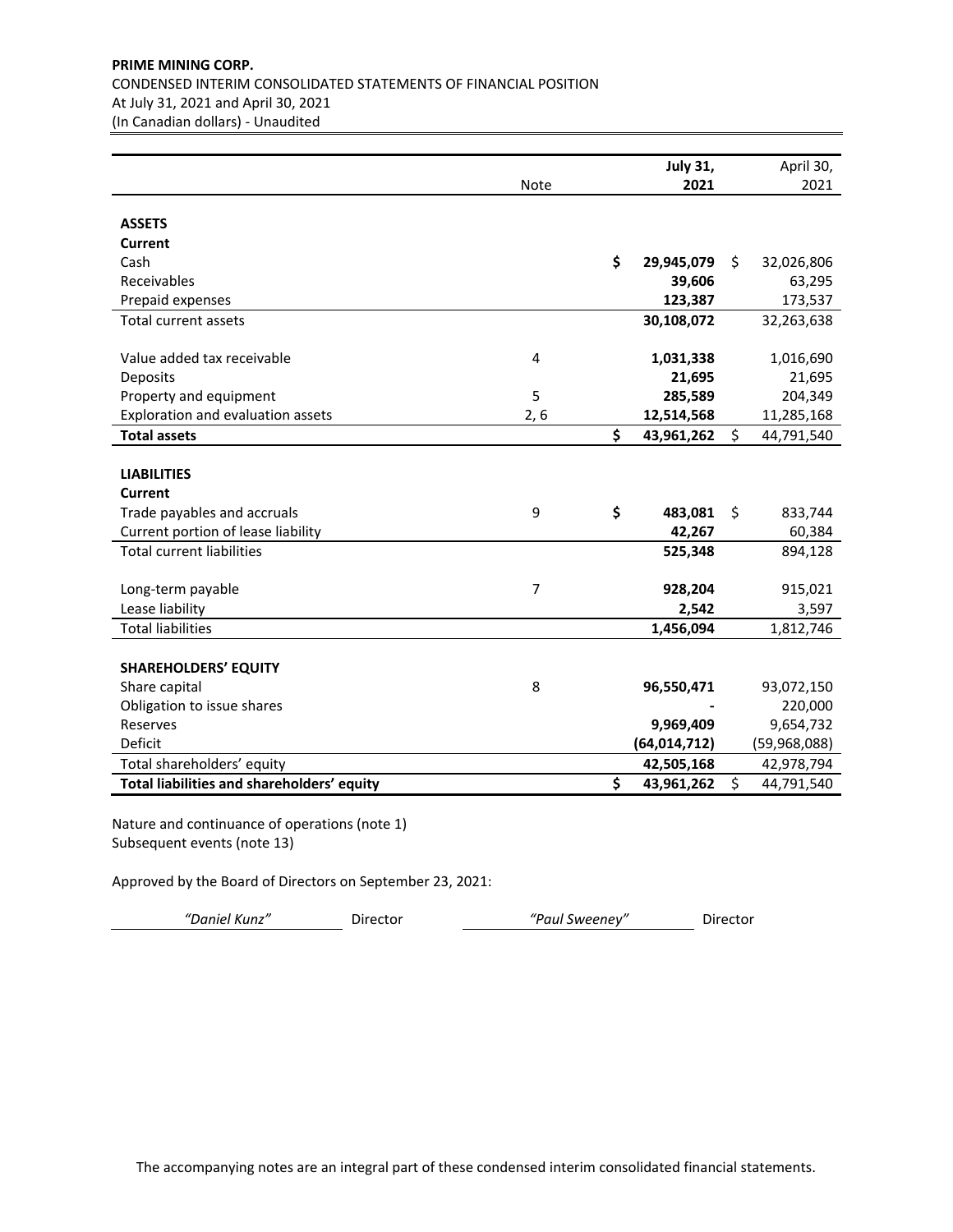# **PRIME MINING CORP.** CONDENSED INTERIM CONSOLIDATED STATEMENTS OF LOSS AND COMPREHENSIVE LOSS For the three months ended July 31, 2021 and 2020 (In Canadian dollars, except share numbers and per share amounts) ‐ Unaudited

| For the three months ended July 31,                     |      |                   |    |             |
|---------------------------------------------------------|------|-------------------|----|-------------|
|                                                         | Note | 2021              |    | 2020        |
|                                                         |      |                   |    |             |
| <b>Operating expenses</b>                               |      |                   |    |             |
| General and administrative                              | 3    | \$<br>1,017,811   | S. | 2,245,502   |
| Exploration and evaluation                              | 6    | 3,217,146         |    | 330,177     |
| Depreciation                                            | 5    | 76,136            |    | 26,465      |
| Financing                                               |      | 1,469             |    | 17,899      |
| Foreign exchange (gain) loss                            |      | (215,830)         |    | 83,142      |
|                                                         |      |                   |    |             |
| Loss from operations                                    |      | (4,096,732)       |    | (2,703,185) |
|                                                         |      |                   |    |             |
| Rent recovery                                           |      | 35,857            |    | 33,557      |
| Interest income                                         |      | 14,251            |    | 990         |
|                                                         |      |                   |    |             |
| Loss and comprehensive loss for the period              |      | \$<br>(4,046,624) | Ś  | (2,668,638) |
|                                                         |      |                   |    |             |
| Weighted average shares outstanding - basic and diluted |      | 102,763,783       |    | 72,378,585  |
| Loss per share - basic and diluted                      |      | \$<br>(0.04)      | \$ | (0.04)      |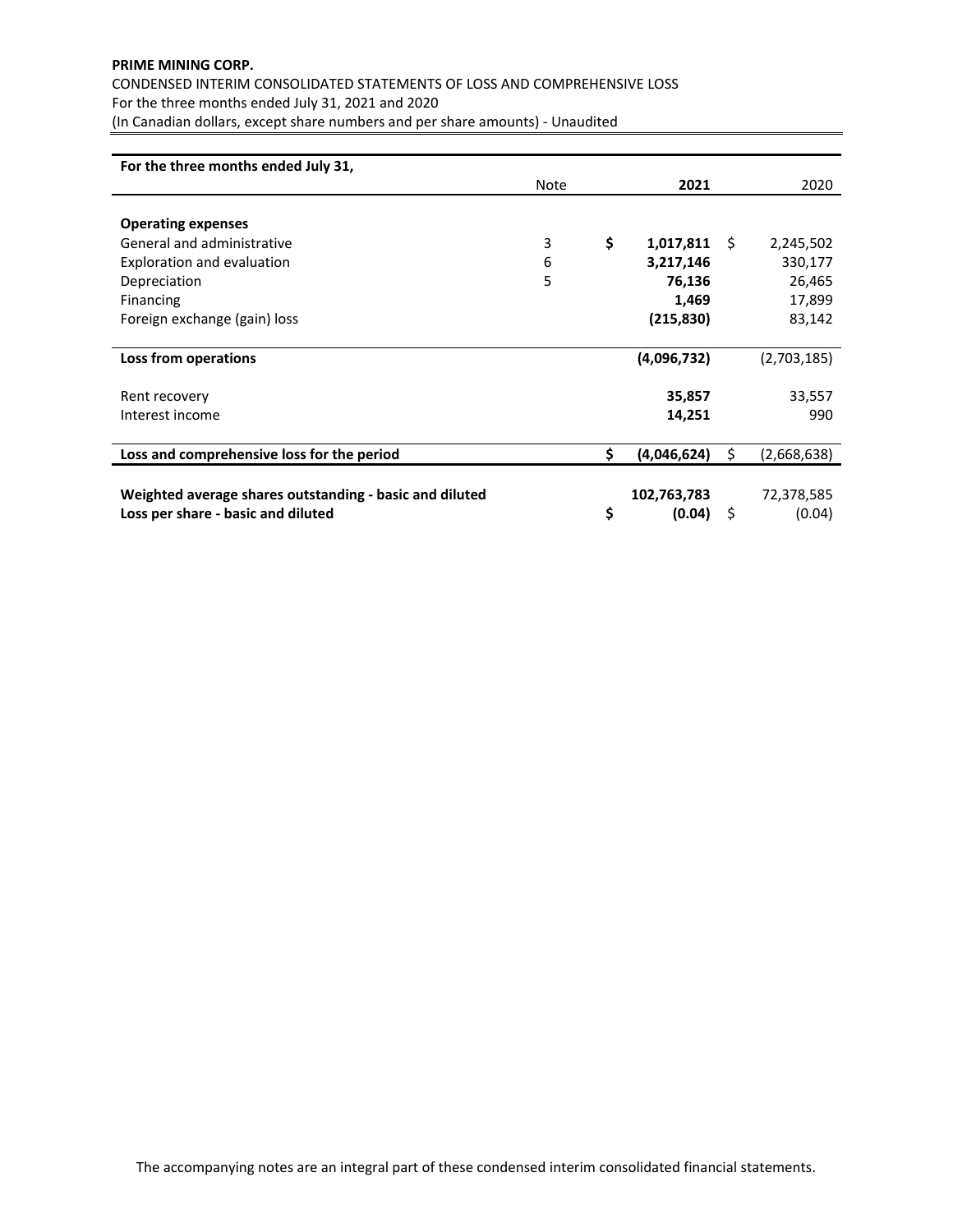# **PRIME MINING CORP.** CONDENSED INTERIM CONSOLIDATED STATEMENTS OF CASH FLOWS For the three months ended July 31, 2021 and 2020 (In Canadian dollars) ‐ Unaudited

| For the three months ended July 31,       | 2021              | 2020              |
|-------------------------------------------|-------------------|-------------------|
|                                           |                   |                   |
| <b>OPERATING ACTIVITIES</b>               |                   |                   |
| Loss for the period                       | \$<br>(4,046,624) | \$<br>(2,668,638) |
| Items not affecting cash:                 |                   |                   |
| Depreciation                              | 76,136            | 26,465            |
| Interest income                           | (14, 251)         | (990)             |
| Share-based compensation                  | 592,049           | 1,358,961         |
| Financing expense                         | 1,469             | 17,899            |
| Foreign exchange                          | (1, 463)          | (49, 506)         |
| Change in non-cash working capital items: |                   |                   |
| Receivables                               | 34,689            | (18)              |
| Prepaid expense                           | 50,150            | 152,370           |
| Payables and accruals                     | (206, 962)        | (17, 618)         |
| Cash used in operating activities         | (3,514,807)       | (1, 181, 075)     |
|                                           |                   |                   |
| <b>FINANCING ACTIVITIES</b>               |                   |                   |
| Shares issued for cash                    | 2,982,631         | 11,963,224        |
| Share issuance costs                      | (156, 383)        | (568, 530)        |
| Share subscriptions received              |                   | 24,250            |
| Lease liability                           | (20, 643)         | (20, 641)         |
| Repayment of loans                        |                   | (1,000,000)       |
| Finance expense                           |                   | (164, 678)        |
| Cash provided by financing activities     | 2,805,605         | 10,233,625        |
|                                           |                   |                   |
| <b>INVESTING ACTIVITIES</b>               |                   |                   |
| Value added tax receivable                |                   | (1, 123, 365)     |
| Exploration and evaluation assets         | (1,229,400)       | (912, 735)        |
| Purchase of equipment                     | (157, 376)        | (5,602)           |
| Interest received                         | 14,251            | 990               |
| Cash used in investing activities         | (1, 372, 525)     | (2,040,712)       |
|                                           |                   |                   |
| (Decrease) increase in cash               | (2,081,727)       | 7,011,838         |
| Cash, beginning of period                 | 32,026,806        | 1,020,820         |
| Cash, end of period                       | \$<br>29,945,079  | \$<br>8,032,658   |

Supplemental disclosure with respect to cash flows (note 11)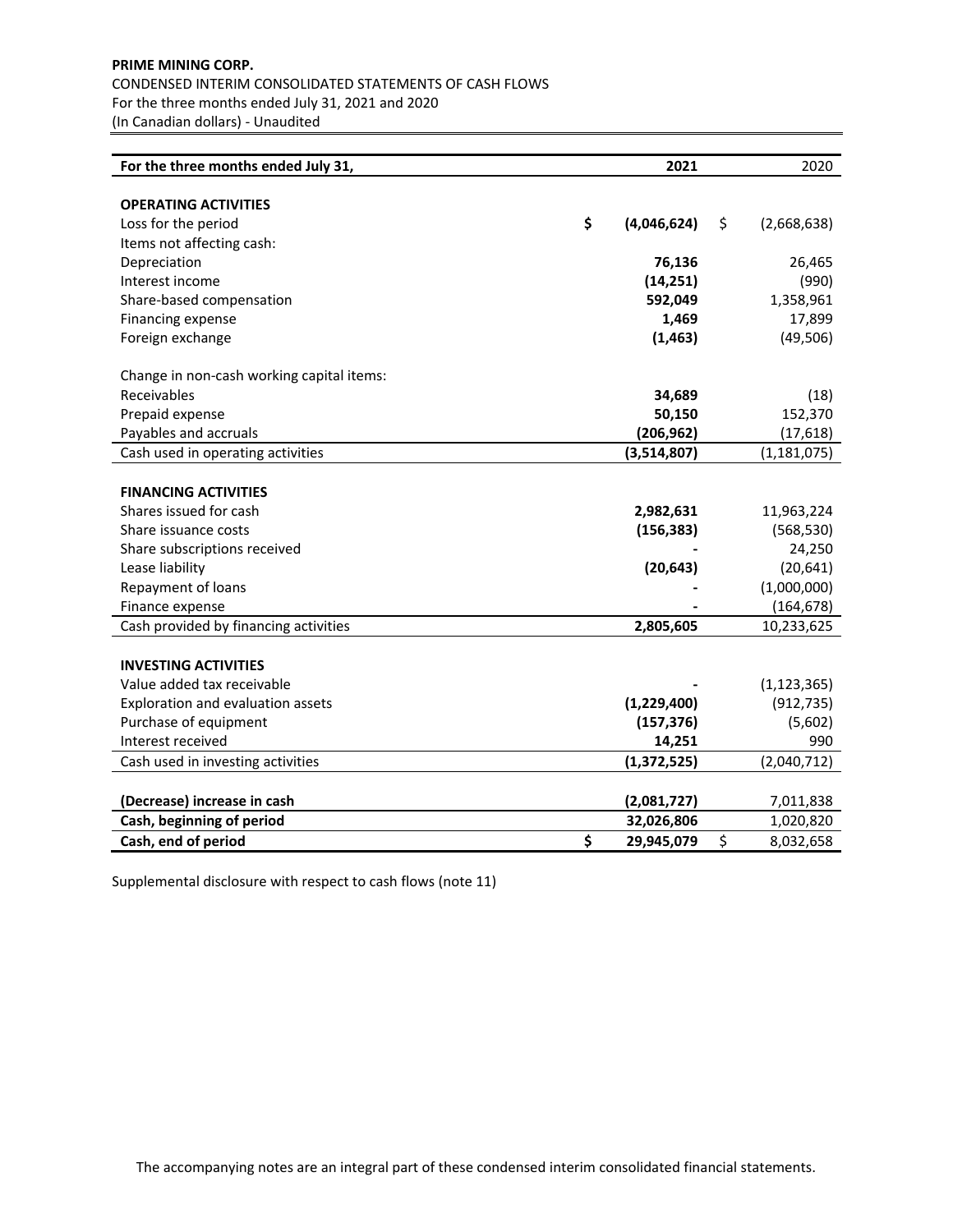#### **PRIME MINING CORP.**

#### CONDENSED INTERIM CONSOLIDATED STATEMENTS OF CHANGES IN SHAREHOLDERS' EQUITY

For the three months ended July 31, 2021 and 2020

(In Canadian dollars, except share numbers) ‐ Unaudited

|                            |      |                          |   |              | <b>Share</b> | Obligation               |                 |                          |                  |
|----------------------------|------|--------------------------|---|--------------|--------------|--------------------------|-----------------|--------------------------|------------------|
|                            |      | <b>Common</b>            |   | <b>Share</b> | subscription | to issue                 |                 |                          | Shareholders'    |
|                            | Note | shares                   |   | capital      | received     | shares                   | <b>Reserves</b> | <b>Deficit</b>           | <b>Equity</b>    |
| At April 30, 2021          |      | 100,841,583              | S | 93,072,150   | $\sim$       | 220,000                  | 9,654,732       | (59,968,088)             | \$<br>42,978,794 |
| Share issuance costs       |      | $\overline{\phantom{0}}$ |   | (12,682)     |              | $\overline{\phantom{a}}$ |                 |                          | (12, 682)        |
| Stock options exercised    | 8b)  | 265,000                  |   | 259,669      |              | $\overline{\phantom{a}}$ | (108,669)       | $\overline{\phantom{0}}$ | 151,000          |
| Warrants exercised         | 8b)  | 5,097,262                |   | 3,011,334    |              | $\overline{\phantom{a}}$ | (168, 703)      | $\overline{\phantom{0}}$ | 2,842,631        |
| Warrants exercise proceeds |      |                          |   |              |              |                          |                 |                          |                  |
| received                   | 8b)  | 200,000                  |   | 220,000      |              | (220,000)                |                 |                          |                  |
| Stock-based compensation   | 8d)  | -                        |   |              |              | $\overline{\phantom{a}}$ | 592,049         |                          | 592,049          |
| Loss for the period        |      |                          |   |              |              |                          |                 | (4,046,624)              | (4,046,624)      |
| At July 31, 2021           |      | 106,403,845              |   | 96,550,471   | -            | $\blacksquare$           | 9,969,409       | (64, 014, 712)           | 42,505,168       |

|                              |      |                          |    |              | <b>Share</b>             | Obligation               |                 |   |                |                 |
|------------------------------|------|--------------------------|----|--------------|--------------------------|--------------------------|-----------------|---|----------------|-----------------|
|                              |      | <b>Common</b>            |    | <b>Share</b> | subscription             | to issue                 |                 |   |                | Shareholders'   |
|                              | Note | shares                   |    | capital      | received                 | shares                   | <b>Reserves</b> |   | <b>Deficit</b> | <b>Equity</b>   |
| At April 30, 2020            |      | 59,599,382               | S. | 49,827,410   | $\overline{\phantom{0}}$ | \$<br>$\blacksquare$     | 6,768,644       | S | (48, 268, 090) | \$<br>8,327,964 |
| Private placement, net of    |      |                          |    |              |                          |                          |                 |   |                |                 |
| share issuance costs         | 8b)  | 20,000,000               |    | 9,431,470    |                          |                          |                 |   |                | 9,431,470       |
| Stock options exercised      | 8b)  | 1,555,000                |    | 1,100,882    |                          | $\overline{\phantom{a}}$ | (470, 882)      |   |                | 630,000         |
| Warrants exercised           |      | 2,666,449                |    | 1,372,675    |                          | $\overline{\phantom{a}}$ | (39, 451)       |   |                | 1,333,224       |
| Warrant exercise proceeds    |      |                          |    |              |                          |                          |                 |   |                |                 |
| received                     |      |                          |    |              | 24.250                   |                          |                 |   |                | 24,250          |
| Warrants issued to financial |      |                          |    |              |                          |                          |                 |   |                |                 |
| advisory firm                |      | $\overline{\phantom{0}}$ |    |              |                          |                          | 240,000         |   |                | 240,000         |
| Obligation to issue shares   |      |                          |    |              |                          | 465,000                  |                 |   |                | 465,000         |
| Stock-based compensation     | 8d)  | $\overline{\phantom{0}}$ |    | ۰            |                          | $\overline{\phantom{a}}$ | 1,358,961       |   |                | 1,358,961       |
| Loss for the period          |      |                          |    |              |                          |                          |                 |   | (2,668,638)    | (2,668,638)     |
| At July 31, 2020             |      | 83,820,831               | S  | 61,732,437   | 24,250                   | 465,000                  | 7,857,272       |   | (50, 936, 728) | 19,142,231      |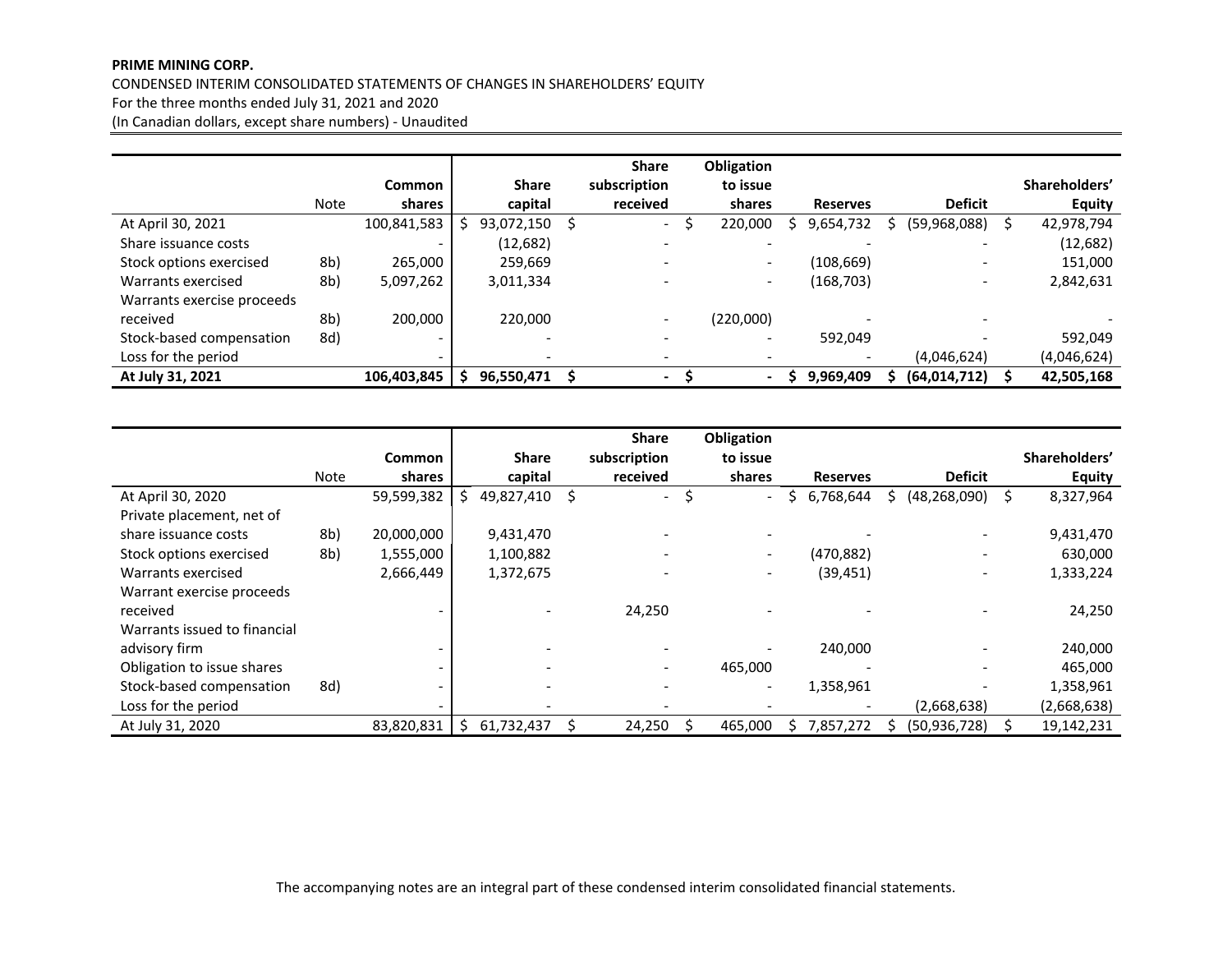## **1. Nature and continuance of operations**

Prime Mining Corp. ("Prime" or "the Company") was incorporated on May 14, 1981, under the laws of the Province of British Columbia, Canada. The Company acquires, explores, and develops interests in mineral projects in Mexico.

The Company's subsidiaries are as follows:

| <b>Subsidiary</b>                      | <b>Jurisdiction</b> | <b>Operating status</b> |
|----------------------------------------|---------------------|-------------------------|
| Minera Amari SA de CV ("Minera Amari") | Mexico              | Los Reves project       |
| ePower Metals SA de CV                 | Mexico              | Holding mineral claims  |
| Argus Metals (BGI) Inc.                | <b>Barbados</b>     | Inactive                |
| ePower Metalen                         | Suriname            | Inactive                |

The Company is listed for trading on the TSX Venture Exchange ("TSX‐V" or the "Exchange") under the symbol PRYM. The Company's head office and principal place of business is located at Suite 1507, 1030 West Georgia Street, Vancouver, BC, V6E 2Y3. The Company's registered and records office is located at Suite 2200, 885 West Georgia Street, Vancouver, BC, V6C 3E8.

The business of exploring for and mining of minerals involves a high degree of risk and there can be no assurance that current exploration programs will result in profitable mining operations.

The Company has not generated revenue from operations. The Company recorded a loss of \$4,046,624 during the three months ended July 31, 2021 and, as of that date, the Company's deficit was \$64,014,712. As the Company is in the exploration stage, the recoverability of the costs incurred to date on exploration properties is dependent upon the existence of economically recoverable reserves, the ability of the Company to obtain the necessary financing to complete the exploration and development of its properties and upon future profitable production or proceeds from the disposition of the properties and deferred exploration expenditures. The Company will periodically have to raise funds to continue operations and, although it has been successful in doing so in the past, there is no assurance it will be able to do so in the future. The Company had cash of \$29,945,079 at July 31, 2021 that the Company estimates will be sufficient to maintain operations for at least the next twelve months.

During March 2020, the World Health Organization declared covid‐19 a global pandemic. This contagious disease outbreak, which has continued to spread, and any related adverse public health developments, has adversely affected workforces, economies, and financial markets globally, potentially leading to an economic downturn. It is not possible for the Company to predict the duration or magnitude of the adverse results of the outbreak and its effects on the Company's business or ability to raise funds.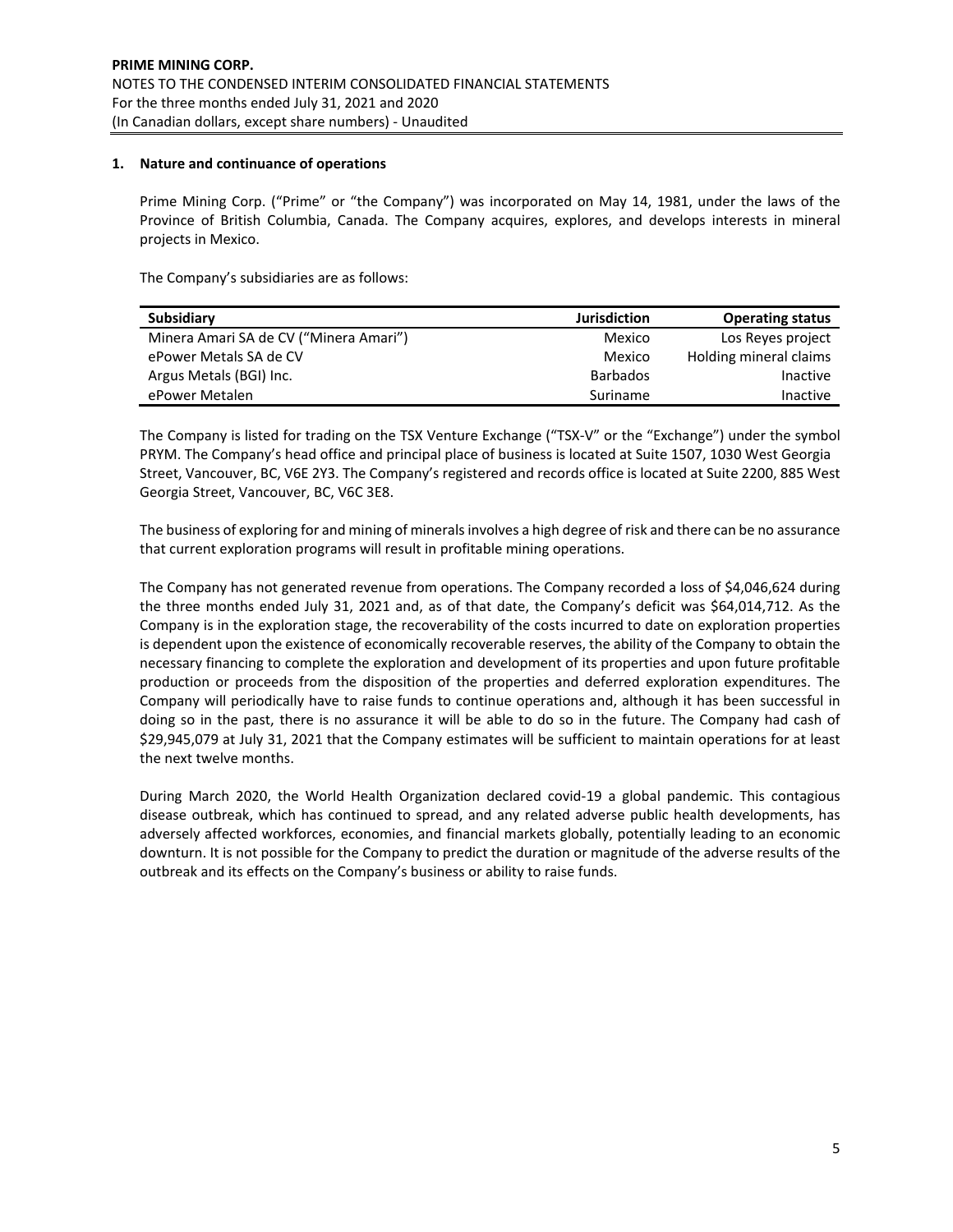## **2. Basis of preparation**

## **Statement of Compliance**

These condensed interim consolidated financial statements ("interim financial statements") were approved by the Board of Directors and authorized for issue on September 23, 2021.

These interim financial statements have been prepared in accordance with International Accounting Standard 34 ‐ *Interim Financial Reporting* using accounting policies consistent with International Financial Reporting Standards ("IFRS") as issued by the International Accounting Standards Board ("IASB"). As such, these interim financial statements do not contain all the disclosures required by IFRS for annual financial statements and should be read in conjunction with the Company's audited annual consolidated financial statements for the years ended April 30, 2021 and 2020 ("annual consolidated financial statements").

## **Significant accounting policies**

#### *Basis of measurement*

The accounting policies applied in the preparation of these interim financial statements are consistent with those applied and disclosed in note 3 to the annual consolidated financial statements.

## *Basis of consolidation*

These interim financial statements include the accounts of the Company and its wholly owned subsidiaries, Minera Amari, Argus Metals (BGI) Inc., ePower Metalen, and ePower Metals SA de CV. All significant intercompany transactions and balances have been eliminated upon consolidation.

## *Foreign currency transactions*

Foreign currency amounts are translated into each entity's functional currency as follows:

At the transaction date, each asset, liability, revenue and expense denominated in a foreign currency is translated into the entity's functional currency by the use of the exchange rate in effect at that date. At the period‐end date, unsettled monetary assets and liabilities are translated into the functional currency by using the exchange rate in effect at the period-end date and the related translation differences are recognized in net income.

Non‐monetary assets and liabilities that are measured at historical cost are translated into the functional currency by using the exchange rate in effect at the date of the initial transaction and are not subsequently restated. Non-monetary assets and liabilities that are measured at fair value or a revalued amount are translated into the functional currency by using the exchange rate in effect at the date the value is determined and the related translation differences are recognized in profit or loss or other comprehensive loss consistent with where the gain or loss on the underlying non-monetary asset or liability has been recognized.

The functional currency of the Company and its subsidiaries is the Canadian dollar and these financial statements are presented in Canadian dollars.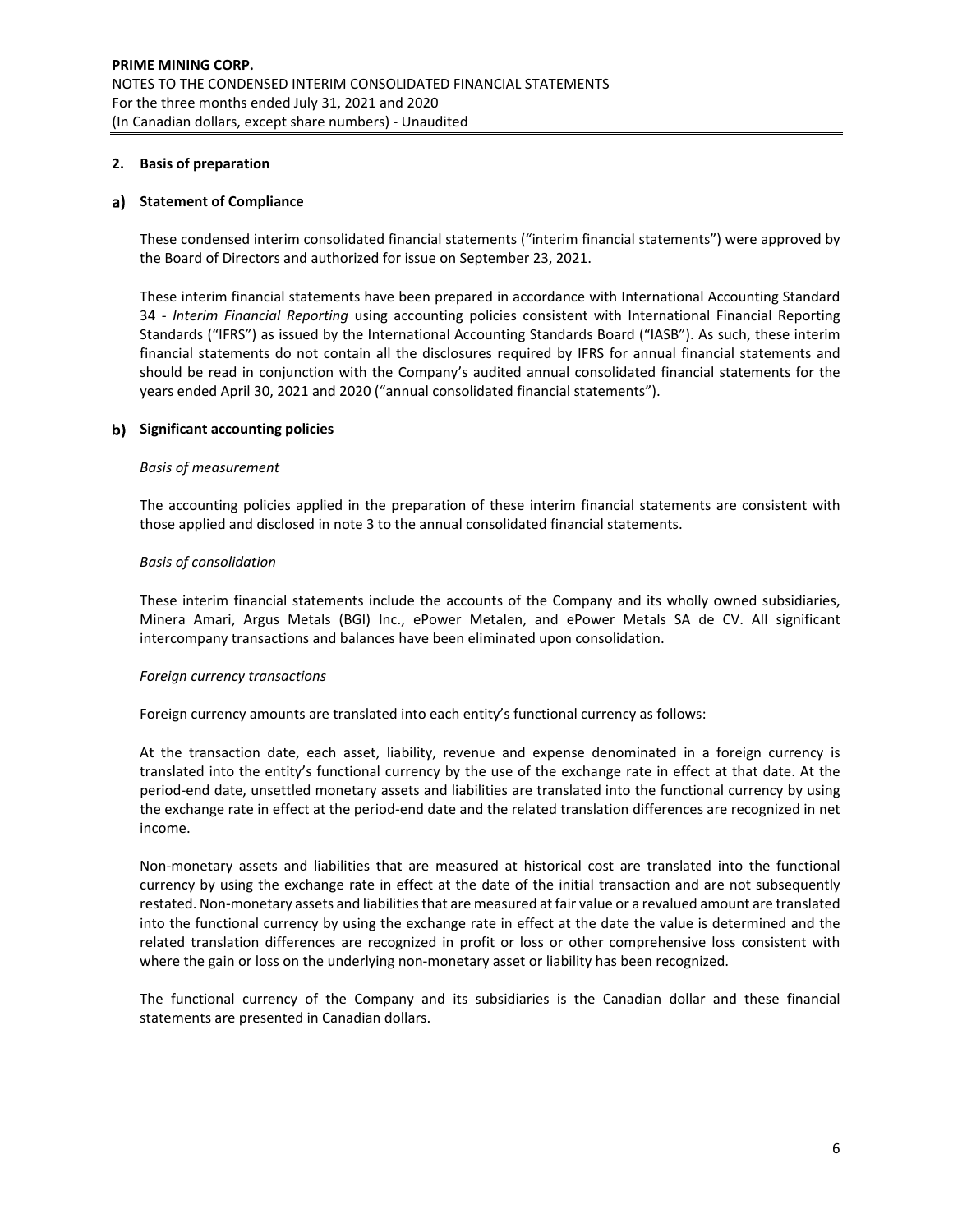## **Critical accounting estimates and judgements**

The Company makes estimates and assumptions about the future that affect the reported amounts of assets and liabilities. Estimates and judgments are continually evaluated based on historical experience and other factors, including expectations of future events that are believed to be reasonable under the circumstances. In the future, actual experience may differ from these estimates and assumptions.

The effect of a change in an accounting estimate is recognized prospectively by including it in total comprehensive loss in the period of the change, if the change affects that period only, or in the period of the change and future periods, if the change affects both.

The critical judgements and estimates applied in the preparation of these interim financial statements are consistent with those applied and disclosed in note 4 to the annual consolidated financial statements.

## **Change in accounting policies ‐ Exploration and evaluation expenditures**

During the year ended April 30, 2021, the Company has adopted a new accounting policy for exploration and evaluation expenditures and disclosed in note 5 to the annual consolidated financial statements. In prior years, the Company capitalized exploration and evaluation expenditures when the Company had the legal right to explore a property. The Company has changed this accounting policy to expense exploration and evaluation expenditure until such time that an appropriate economic assessment has been completed and there is confidence that permits can be obtained to develop the project. The Company will continue to capitalize all acquisition costs and related costs when incurred. The accounting policy change has been applied on a retrospective basis to the interim financial statements.

## **Comparatives**

Certain comparatives have been reclassified to the current period's presentation.

## **New accounting standards issued and not yet effective**

IASB or the IFRS Interpretations Committee have issued certain pronouncements that are mandatory for accounting years beginning on or after May 1, 2021. None of these impacted or are expected to be relevant to the Company's financial statements.

## **3. Corporate and administration expense**

|                                         |      | Three months ended July 31, |           |
|-----------------------------------------|------|-----------------------------|-----------|
|                                         | Note | 2021                        | 2020      |
| Salaries, personnel and directors' fees | 9    | 279.041                     | 462,230   |
| Consulting and professional fees        |      | 54,379                      | 71,994    |
| Investor relations                      |      | 23,173                      | 214,833   |
| Office and other                        |      | 69,169                      | 137,484   |
| Share-based compensation                | 8d)  | 592,049                     | 1,358,961 |
|                                         |      | 1,017,811                   | 2,245,502 |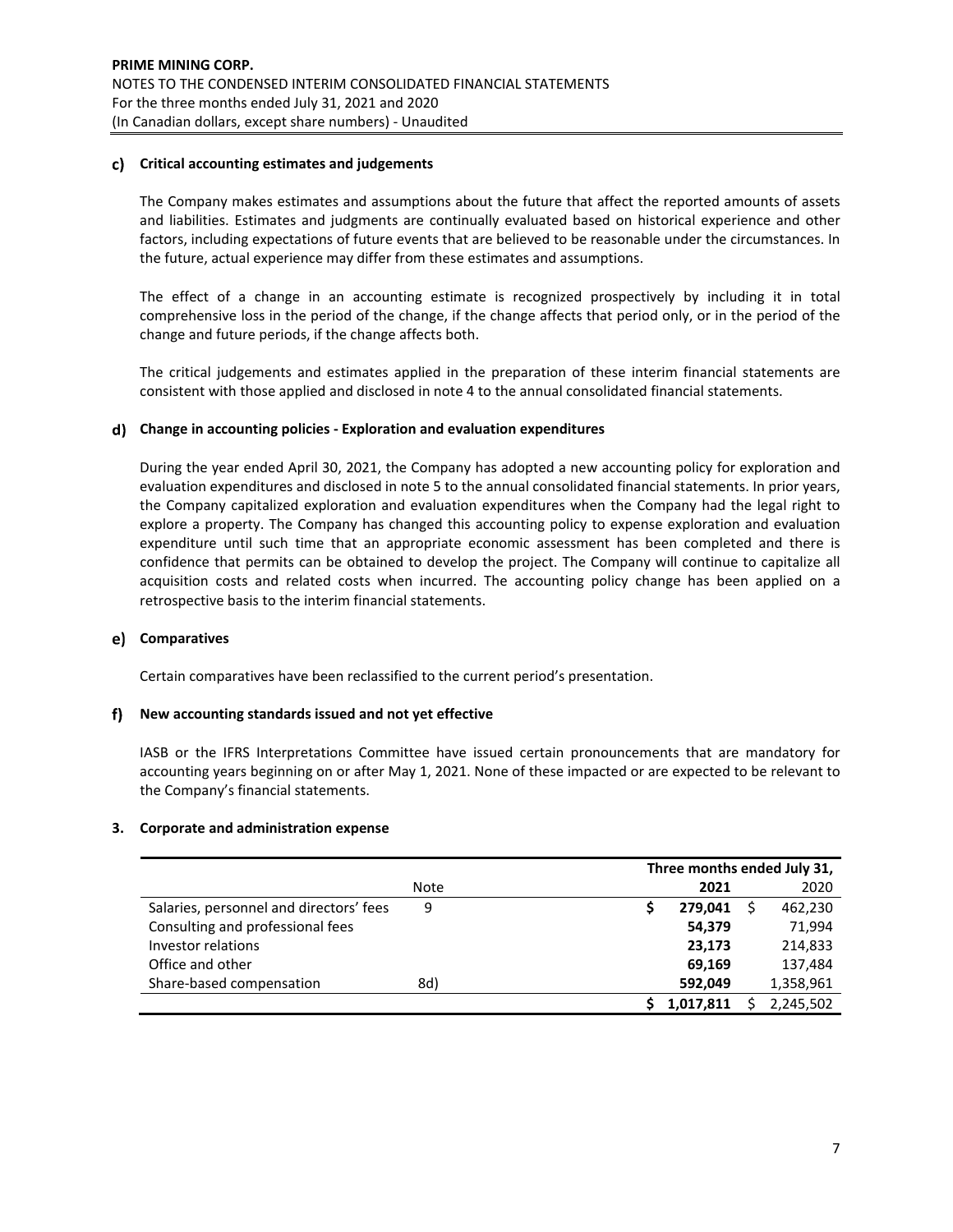## **4. Value added tax receivable**

Value added tax ("VAT") receivable represents a tax payment paid by the Company in Mexico which are refundable from the Mexican government.

The Company recorded the VAT paid on the purchase of Los Reyes Project resulting in a VAT receivable of \$1,031,338 (April 30, 2021 ‐ \$1,016,690). Upon receipt of the VAT receivable the Company is required to settle the long-term payable (note 7). During the three months ended July 31, 2021, the Company recorded VAT of \$413,106 paid on additional Los Reyes Project expenditures to exploration and evaluation expense (note 6b).

## **5. Property and equipment**

|                                 | <b>Office</b> |    | <b>Right of use</b> |    | Project   |    |         |
|---------------------------------|---------------|----|---------------------|----|-----------|----|---------|
|                                 | equipment     |    | assets              |    | equipment |    | Total   |
| Cost                            |               |    |                     |    |           |    |         |
| At May 1, 2021                  | \$<br>66,905  | -S | 192,268             | Ŝ  | 163,311   | Ŝ  | 422,484 |
| <b>Additions</b>                |               |    |                     |    | 157,376   |    | 157,376 |
| At July 31, 2021                | 66,905        |    | 192,268             |    | 320,687   |    | 579,860 |
| <b>Accumulated depreciation</b> |               |    |                     |    |           |    |         |
| At May 1, 2021                  | 40,417        |    | 139,824             |    | 37,894    |    | 218,135 |
| Depreciation                    | 2,152         |    | 17,478              |    | 56,506    |    | 76,136  |
| At July 31, 2021                | 42,569        |    | 157,302             |    | 94,400    |    | 294,271 |
| Carrying amount July 31, 2021   | \$<br>24,336  | \$ | 34,966              | \$ | 226,287   | \$ | 285,589 |
|                                 |               |    |                     |    |           |    |         |
|                                 | Office        |    | Right of use        |    | Project   |    |         |
|                                 | equipment     |    | assets              |    | equipment |    | Total   |
| Cost                            |               |    |                     |    |           |    |         |
| At May 1, 2020                  | \$<br>62,965  | \$ | 192,268             | Ŝ. | 120,114   | Ś. | 375,347 |
| <b>Additions</b>                | 3,940         |    |                     |    | 43,197    |    | 47,137  |
| At April 30, 2021               | 66,905        |    | 192,268             |    | 163,311   |    | 422,484 |
| Accumulated depreciation        |               |    |                     |    |           |    |         |
| At May 1, 2020                  | 26,888        |    | 69,912              |    | 14,569    |    | 111,369 |
| Depreciation                    | 13,529        |    | 69,912              |    | 23,325    |    | 106,766 |
| At April 30, 2021               | 40,417        |    | 139,824             |    | 37,894    |    | 218,135 |
| Carrying amount April 30, 2021  | \$<br>26,488  | \$ | 52,444              | \$ | 125,417   | \$ | 204,349 |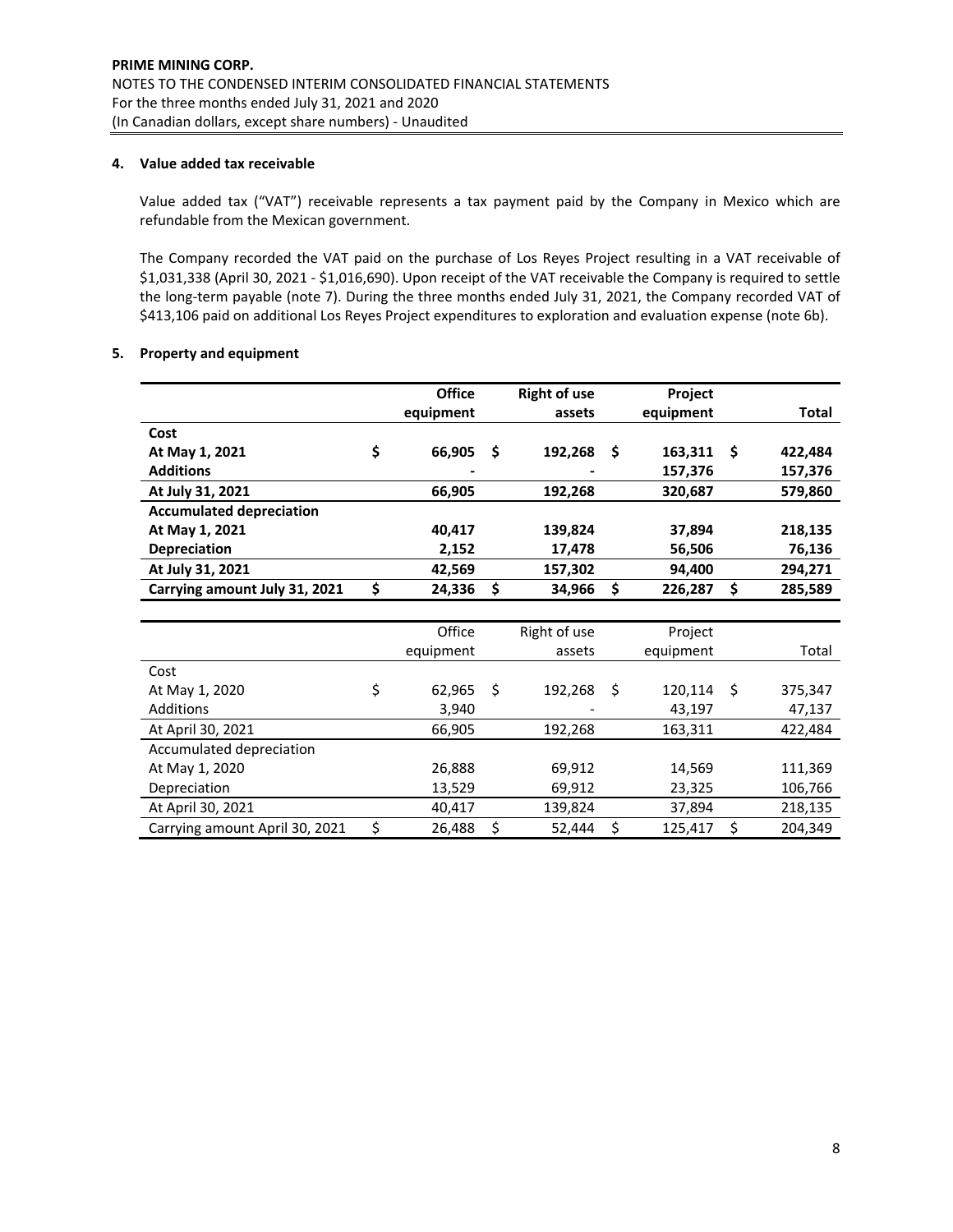# **6. Exploration and evaluation assets and expenditures**

## a) Acquisition

Acquisition costs capitalized as exploration assets are as follows:

|                          | <b>Los Reyes Project</b> |
|--------------------------|--------------------------|
| At May 1, 2020           | 7,531,775                |
| Additions <sup>(1)</sup> | 3,753,393                |
| At April 30, 2021        | 11,285,168               |
| Additions <sup>(2)</sup> | 1,229,400                |
| At July 31, 2021         | 12,514,568               |

(1) During the year ended April 30, 2020, the Company paid US\$2,600,000 to Vista Gold Corp. towards the acquisition of the Los Reyes Project. Additionally, the Company issued 330,000 common shares valued at \$465,000 related to finders' fees.

<sup>(2)</sup> During the three months ended July 31, 2021, the Company paid the final option payment of US\$1,000,000 to Vista Gold Corp completing the acquisition of the Los Reyes Project.

# **b**) Expenditures

## *i. Los Reyes Project period expenditures*

Project expenditures during the three months ended July 31, 2021, and 2020, are summarized as follows:

|                                            | Note | 2021      | 2020     |
|--------------------------------------------|------|-----------|----------|
| Salaries and personnel                     | 9    | 408,707   | 156,976  |
| <b>Drilling</b>                            |      | 1,580,107 |          |
| Resource estimation and technical services |      | 402,601   | 114,164  |
| Equipment and field supplies               |      | 207,174   | 41,445   |
| Land payments and maintenance              |      | 69,862    | (16,253) |
| General and administrative                 |      | 135,589   | 33.845   |
| Value added tax                            |      | 413,106   |          |
|                                            |      | 3,217,146 | 330,177  |

# *ii. Los Reyes Projects cumulative expenditures*

Project expenditures since acquisition on July 17, 2020, are summarized as follows:

|                                            | Total           |
|--------------------------------------------|-----------------|
| Salaries and personnel                     | 1,929,490<br>S. |
| <b>Drilling</b>                            | 3,034,714       |
| Resource estimation and technical services | 1,831,054       |
| Equipment and field supplies               | 735,658         |
| Land payments and maintenance              | 453,162         |
| General and administrative                 | 360,360         |
| Value added tax                            | 1,014,262       |
|                                            | 9,358,700       |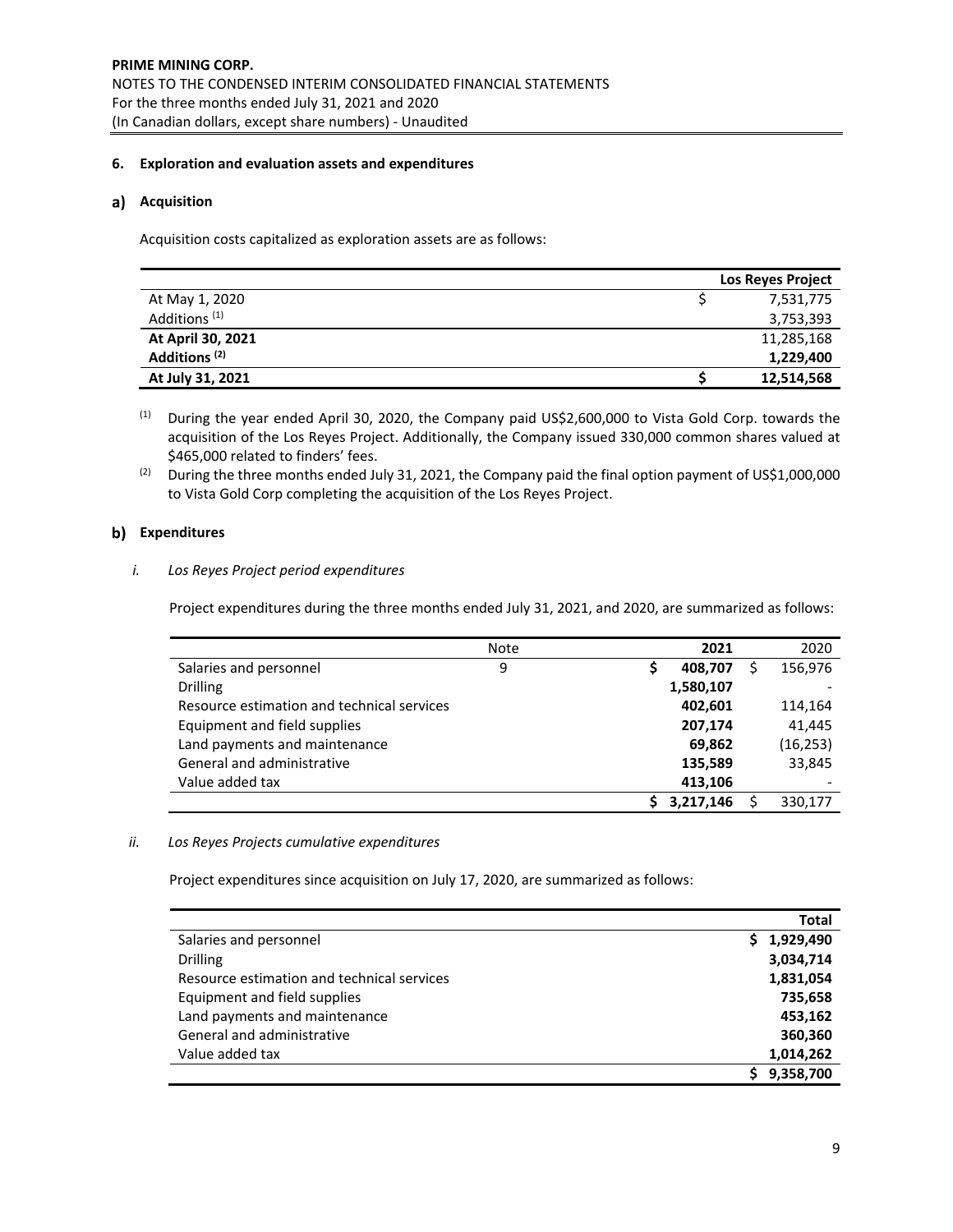# **7. Long‐term payable**

The Los Reyes Amended Option Agreement requires the Company to reimburse Vista Gold Corp. 90% of the VAT receivable of \$928,204 (US\$744,828), associated with the Los Reyes Project purchase (notes 4 and 6) when the funds are received. Collection of the VAT receivable is not expected within twelve months and accordingly the payable is presented as a non‐current liability.

# **8. Capital stock**

## **Authorized share capital**

Unlimited number of common shares without par value.

## **Issued capital**

At July 31, 2021, there were 106,403,845 issued and outstanding common shares(April 30, 2021 ‐ 100,841,583).

The Company had the following common share transactions during the three months ended July 31, 2021:

- The Company issued 5,097,262 common sharesfor gross proceeds of \$2,842,631 upon exercise of warrants.
- The Company issued 265,000 common shares for gross proceeds of \$151,000 upon exercise of options.
- The Company issued 200,000 common shares to settle the exercise of warrants.

The Company had the following common share transactions during the year ended April 30, 2021:

- On April 27, 2021, the Company closed a private placement of 9,746,250 units at a price of \$2.95 per unit for gross proceeds of \$28,751,438, with transaction costs of \$1,983,733. Each unit consists of one common share and one half of one common share purchase warrant exercisable at a price of \$5.00 until April 27, 2024.
- On June 12, 2020, the Company closed a private placement of 20,000,000 units at a price of \$0.50 per unit for gross proceeds of \$10,000,000, with transaction costs of \$568,530. Each unit consists of one common share and one common share purchase warrant exercisable at a price of \$1.10 until June 12, 2025.
- The Company issued 330,000 common shares valued at \$465,000 related to finders' fees (note 6).
- The Company issued 8,665,951 common shares for gross proceeds of \$4,662,975 upon exercise of warrants. Additionally, proceeds of \$220,000 were received for which 200,000 common shares were issued subsequent to April 30, 2021.
- The Company issued 2,500,000 common shares for gross proceeds of \$1,010,000 upon exercise of options.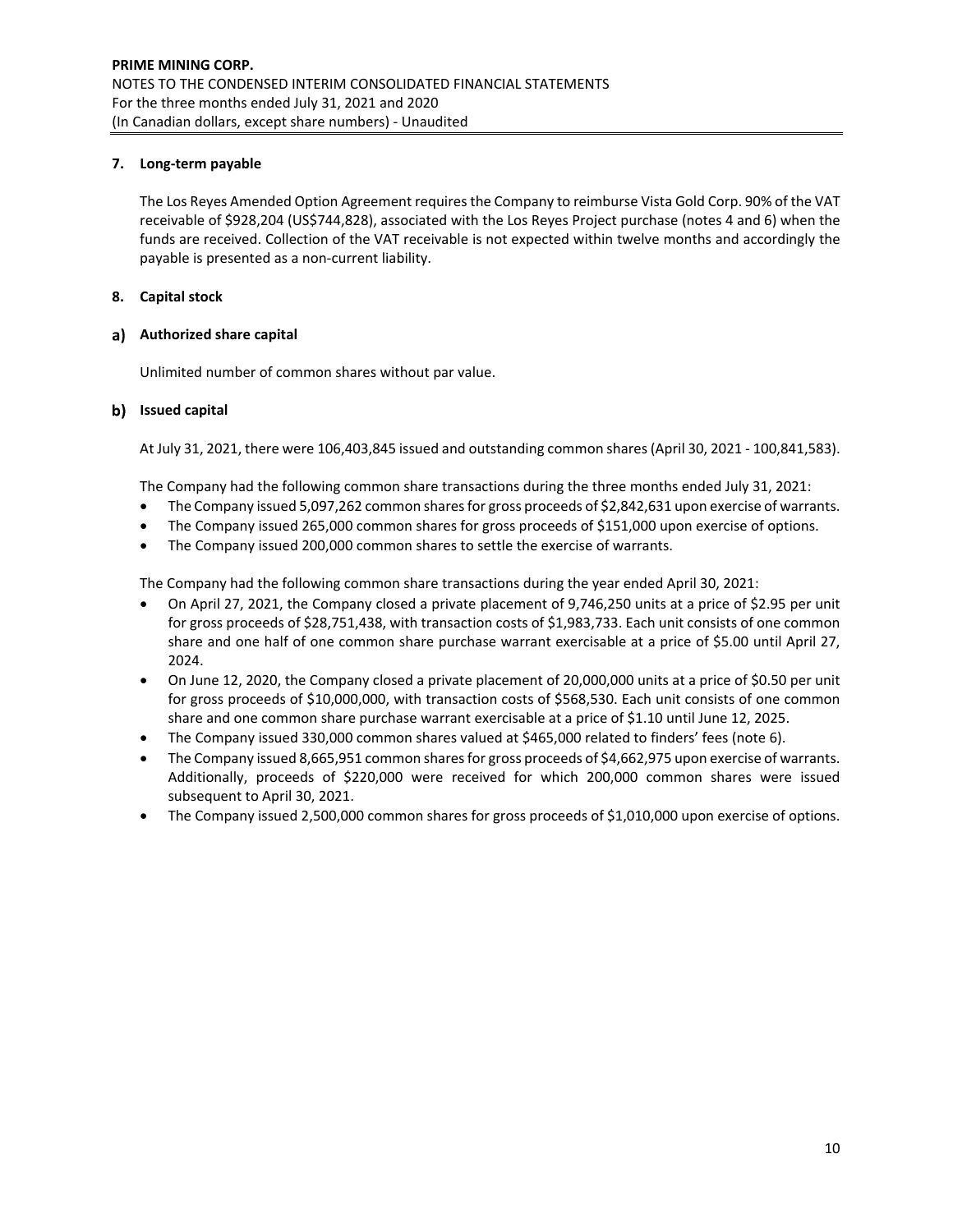# **Warrants**

Warrant transactions and the number of warrants outstanding during the three months ended July 31, 2021 and the year ended April 30, 2021, are summarized as follows:

|                               | Number of     | Weighted average    |
|-------------------------------|---------------|---------------------|
|                               | warrants      | exercise price (\$) |
| Outstanding at April 30, 2020 | 18,588,525    | 0.50                |
| Granted                       | 26,073,125    | 1.83                |
| Exercised                     | (8,665,951)   | 0.54                |
| Outstanding at April 30, 2021 | 35,995,699    | 1.45                |
| Exercised                     | (5, 297, 262) | 0.58                |
| Outstanding at July 31, 2021  | 30,698,437    | 1.60                |

Warrants outstanding at July 31, 2021 and April 30, 2021, are as follows:

|                              |                 |                     | Warrants outstanding at |                |  |
|------------------------------|-----------------|---------------------|-------------------------|----------------|--|
| Issuance date                | Expiry date     | Exercise price (\$) | July 31, 2021           | April 30, 2021 |  |
| August 28, 2019              | August 28, 2021 | 0.50                | 5,865,312               | 10.472.574     |  |
| June 12, 2020 <sup>(1)</sup> | June 12, 2025   | 1.10                | 19,960,000              | 20,650,000     |  |
| April 27, 2021               | April 27, 2024  | 5.00                | 4,873,125               | 4,873,125      |  |

<sup>(1)</sup> During the year ended April 30, 2021, the Company paid a financial advisory firm a fee of 1,200,000 warrants for consulting advisory services to be provided over 24 months. The warrants were valued at \$240,000 based on the fair value of the services. At July 31, 2021, \$100,000 is included in prepaid expenses.

# **Stock options**

The Company has a stock option plan by which the directors may grant options to purchase common shares to directors, officers, employees and service providers of the Company on terms that the directors may determine within the limitations set forth in the stock option plan ("the plan"). The maximum number of common shares issuable upon the exercise of options granted pursuant to the plan is set at 10% of the total issued common shares. The board of directors may grant options with a life of up to ten years, however options granted to date have a maximum term of five years. Vesting terms may be set by the board of directors.

Stock option transactions and the number of stock options outstanding during the three months ended July 31, 2021 and the year ended April 30, 2021, are summarized as follows:

|                               | Number of share | Weighted average    |
|-------------------------------|-----------------|---------------------|
|                               | options         | exercise price (\$) |
| Outstanding at April 30, 2020 | 5,455,000       | 0.40                |
| Granted                       | 4,700,000       | 1.16                |
| Exercised                     | (2,500,000)     | 0.40                |
| Forfeited                     | (90,000)        | 0.43                |
| Outstanding at April 30, 2021 | 7,565,000       | 0.87                |
| Granted                       | 700,000         | 3.48                |
| Exercised                     | (265,000)       | 0.57                |
| Outstanding at July 31, 2021  | 8,000,000       | 1.11                |
| Exercisable at July 31, 2021  | 7,191,666       | 0.88                |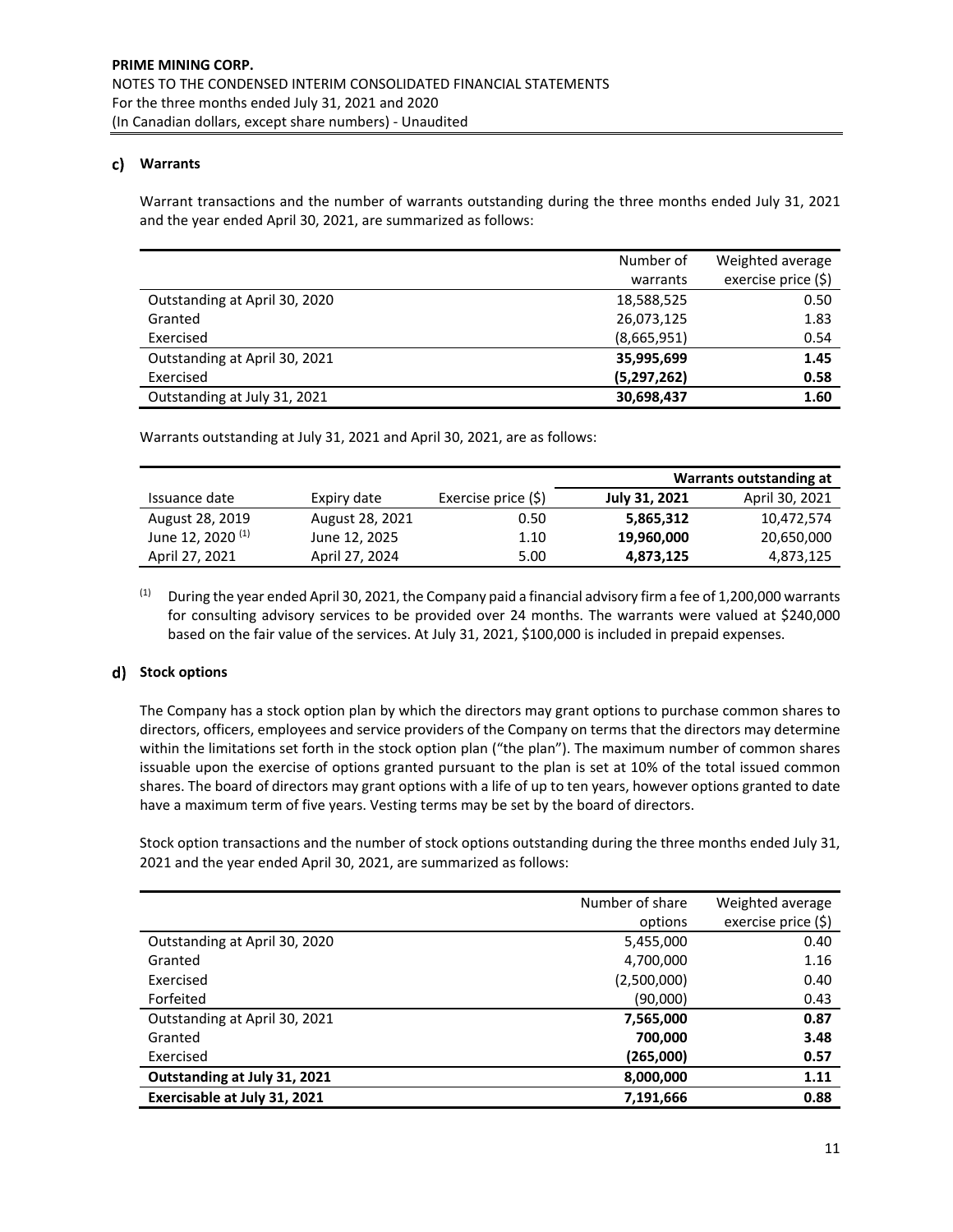|            |           | Outstanding    | Exercisable       |             |                |           |
|------------|-----------|----------------|-------------------|-------------|----------------|-----------|
|            |           | Weighted       | Weighted          |             | Weighted       | Remaining |
|            |           | average        | average           | Number of   | average        | life of   |
| Exercise   | Number of | exercise price | remaining life of | options     | exercise price | options   |
| price (\$) | options   | (\$)           | options (years)   | exercisable | (\$)           | (years)   |
| 0.40       | 2,400,000 | 0.40           | 3.18              | 2,400,000   | 0.40           | 3.18      |
| 0.42       | 250.000   | 0.42           | 3.53              | 250.000     | 0.42           | 3.53      |
| 0.95       | 3,100,000 | 0.95           | 3.87              | 3,100,000   | 0.95           | 3.87      |
| 1.30       | 700.000   | 1.30           | 3.92              | 700,000     | 1.30           | 3.92      |
| 1.65       | 300,000   | 1.65           | 4.17              | 200,000     | 1.65           | 4.17      |
| 1.75       | 125,000   | 1.75           | 4.38              | 83,333      | 1.75           | 4.38      |
| 1.92       | 425.000   | 1.92           | 4.01              | 425,000     | 1.92           | 4.01      |
| 3.38       | 100,000   | 3.38           | 4.78              | 33,333      | 3.38           | 4.78      |
| 3.50       | 600,000   | 3.50           | 4.79              |             | 3.50           | 4.79      |
|            | 8,000,000 | 1.11           | 3.76              | 7,191,666   | 0.88           | 3.66      |

Share options outstanding and exercisable at July 31, 2021, are as follows:

The fair value of stock options recognized during the three months ended July 31, 2021, as an expense was \$592,049 (three months ended July 31, 2020 ‐ \$1,358,961).

The following are the weighted average assumptions used for the Black‐Scholes option pricing model valuation of share options granted during the three months ended July 31, 2021 and 2020:

|                                                   | Three months ended July 31, |         |  |
|---------------------------------------------------|-----------------------------|---------|--|
|                                                   | 2021                        | 2020    |  |
| Risk-free interest rate                           | 0.94%                       | 0.36%   |  |
| Expected life of options                          | 5 years                     | 5 years |  |
| Annualized volatility                             | 82%                         | 90%     |  |
| Forfeiture rate                                   | 0.0%                        | 0.0%    |  |
| Dividend rate                                     | $0.0\%$                     | 0.0%    |  |
| Weighted average grant-date fair value per option | \$2.26                      | \$0.85  |  |

The risk-free rate of periods within the expected life of the share option is based on the Canadian government bond rate. The annualized volatility and forfeiture rate assumptions are based on historical results.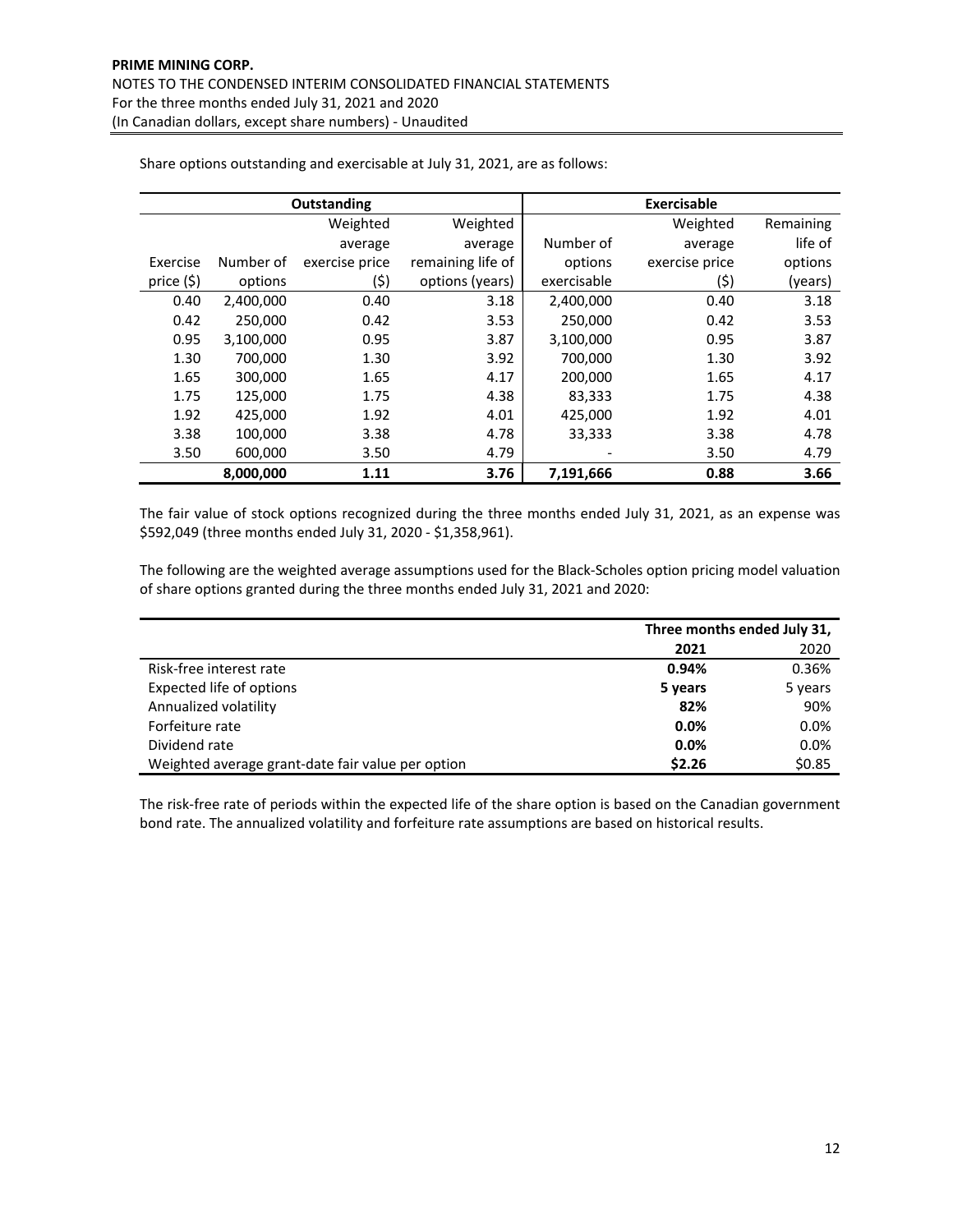## **9. Related party transactions and balances**

Key management personnel are the persons responsible for the planning, directing and controlling the activities of the Company and includes both executive and non‐executive directors, officers, and entities controlled by such persons. The Company considers all directors and officers of the Company to be key management personnel.

Key management compensation includes:

|                                      | Three months ended July 31, |  |           |  |
|--------------------------------------|-----------------------------|--|-----------|--|
|                                      | 2021                        |  | 2020      |  |
| Salaries, personnel and benefits (1) | 258.405                     |  | 486,524   |  |
| Directors fees                       | 48,750                      |  |           |  |
| Share-based compensation             | 313.869                     |  | 1,141,600 |  |
|                                      | 621,024                     |  | 1,628,124 |  |

 $(1)$  Salaries, personnel and benefits includes salaries of \$45,000 included in exploration and evaluation expenditures (note 6b)

Trade payables and accruals include \$50,000 (April 30, 2020 ‐ \$16,250) owed to directors and officers of the Company.

During the three months ended July 31, 2020, the Company repaid the loan balance, interest and commitment fee owed to a director and officer of \$1,164,678.

## **10. Segmented information**

The Company has one reportable operating segment, being the acquisition and exploration of mineral properties. At July 31, 2021 and April 30, 2021, all exploration and evaluation assets and equipment were located in Canada and Mexico.

|        | <b>July 31,</b> | April 30,  |
|--------|-----------------|------------|
|        | 2021            | 2021       |
| Canada | 59,302          | 78,932     |
| Mexico | 12,740,855      | 11,410,585 |
|        | 12,800,157      | 11,489,517 |

## **11. Supplemental disclosure with respect to cash flow**

|                                                            | Three months ended July 31, |  |           |  |
|------------------------------------------------------------|-----------------------------|--|-----------|--|
|                                                            | 2021                        |  | 2020      |  |
| Prepaid consulting fees paid with warrants                 | $\blacksquare$              |  | 240.000   |  |
| Non-current payables for exploration and evaluation assets |                             |  | 1,005,000 |  |
| Grant date fair value of warrants exercised                | 168.703                     |  | 39.451    |  |
| Grant date fair value of stock options exercised           | 108.669                     |  | 470,882   |  |
| Shares issued for property acquisition                     | ۰                           |  | 465,000   |  |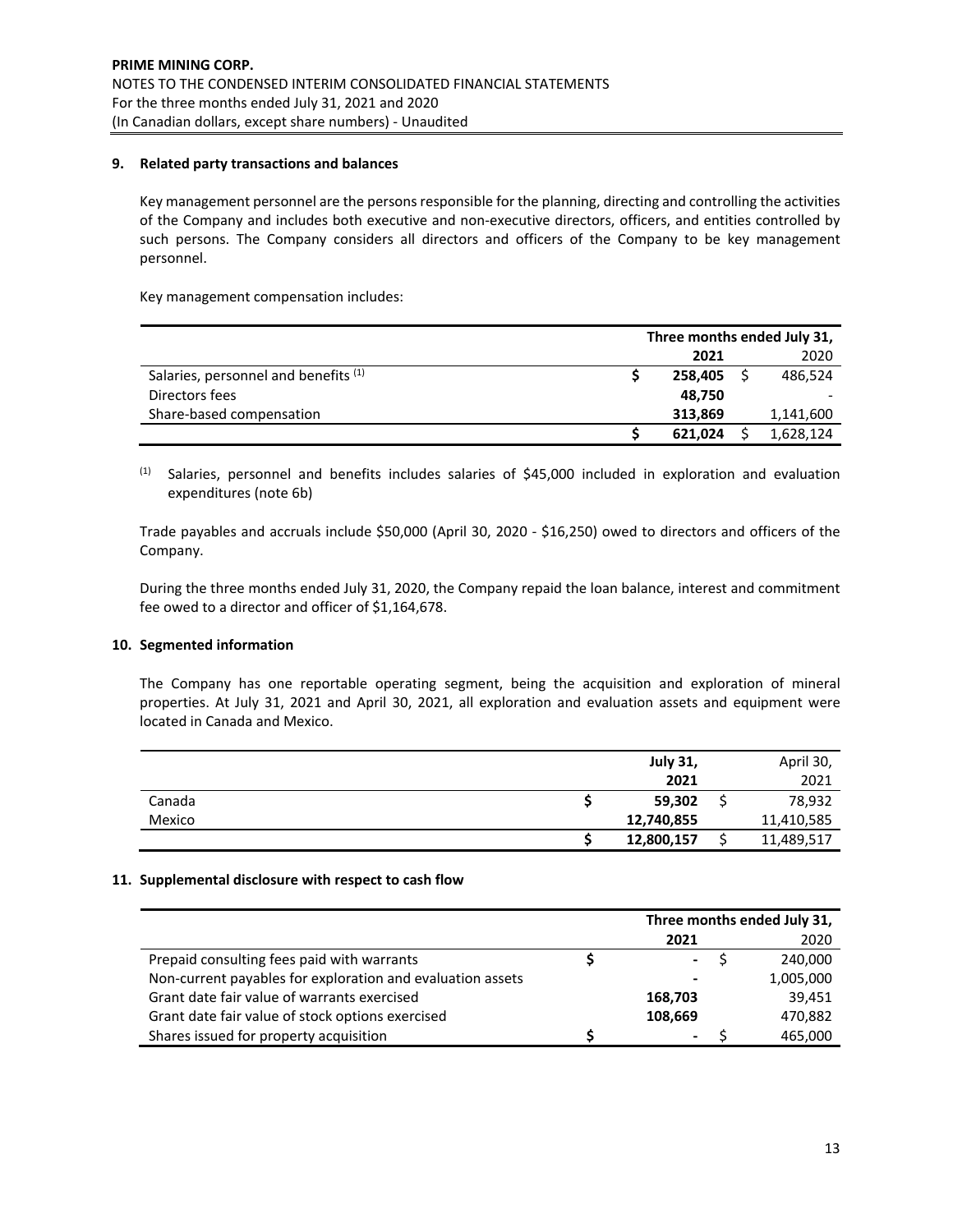## **12. Financial instruments and risk management**

## **Interest rate risk**

The Company's interest rate risk mainly arises from changes in the interest rates on cash. Cash generates interest based on market interest rates. At July 31, 2021, the Company was not subject to significant interest rate risk.

# **Credit risk**

Credit risk arises from the non‐performance by counterparties of contractual financial obligations. The Company's credit risk arises primarily with respect to money market investments.

The Company manages its credit risk by investing only in high quality financial institutions.

The recovery of VAT receivable involves a complex application process, and the timing of collection is uncertain. The Company has not recognized a loss allowance for expected credit losses as the VAT receivable is not a contract asset and therefore outside the scope of IFRS 9.

The Company's maximum exposure to credit risk at the reporting date is the carrying value of cash and receivables.

# **Currency risk**

Currency risk is the risk that the fair value of future cash flows will fluctuate as a result of changes in foreign exchange rates. At July 31, 2021, the Company has activities in other countries which exposes the Company to foreign exchange risk.

With other variables unchanged, a 10% increase (decrease) in the Canadian dollar would have the following effect on loss for the period:

|              | <b>July 31,</b> |   | April 30, |
|--------------|-----------------|---|-----------|
|              | 2021            |   | 2021      |
| US dollar    | 554,004         | ت | 76,664    |
| Mexican peso | 86,226          |   | 97,585    |

The Company's financial assets and liabilities denominated in foreign currencies are as follows:

|                       | <b>July 31,</b> | April 30, |
|-----------------------|-----------------|-----------|
|                       | 2021            | 2021      |
| Cash                  | 6,638,247       | 2,155,736 |
| <b>VAT Receivable</b> | 1,031,338       | 1,016,690 |
| Payables and accruals | 337,950         | 514,912   |
| Long-term payable     | 928,204         | 915,021   |